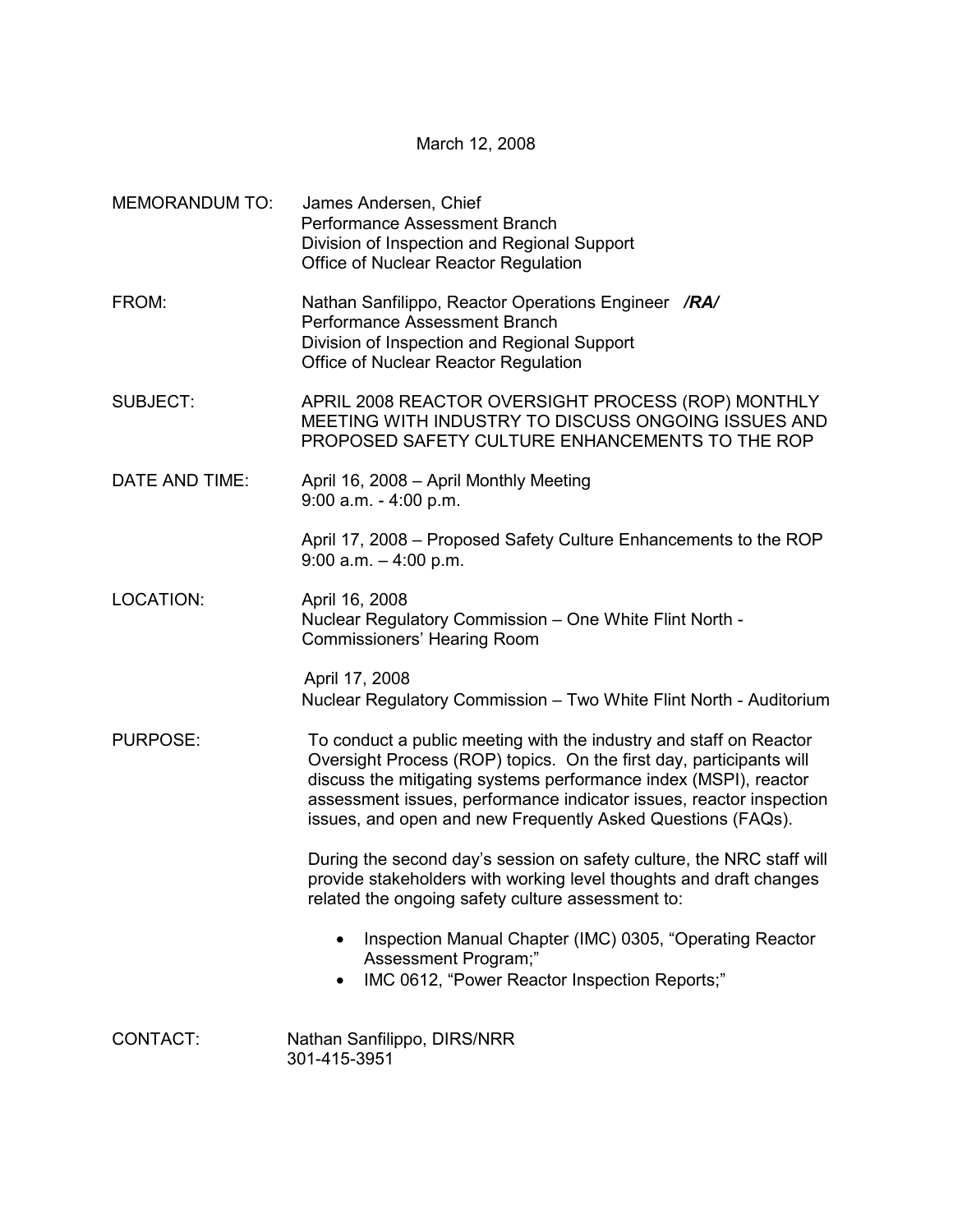| J. Andersen |  |
|-------------|--|
|-------------|--|

- Inspection Procedure (IP) 95003, "Supplemental Inspection for Repetitive Degraded Cornerstones, Multiple Degraded Cornerstones, Multiple Yellow Inputs, or One Red Input;" and
- IP 71152, "Identification and Resolution of Problems."

Stakeholders will be invited to provide their initial reactions to the draft changes during the meeting; however, a period for written comments will also follow. NRC draft changes will be made publically available prior to the meeting.

CATEGORY 2:\* This is a Category 2 Meeting. The public is invited to participate in this meeting by discussing regulatory issues with the Nuclear Regulatory Commission (NRC) at designated points identified on the agenda.

AUDIO-TELE- Interested members of the public can participate in this meeting via a CONFERENCING: toll-free audio teleconference. Please call the NRC meeting contact listed on the NRC web site the week prior to the meeting to get the call in telephone number and pass code.

- PARTICIPANTS: Participants from the NRC include members of the Office of Nuclear Reactor Regulation (NRR), the Office of Nuclear Security and Incident Response (NSIR), the Office of Research (RES), and Regions I, II, III, and IV.
	- NRC INDUSTRY J. Andersen J. Keys, et.al. T. Kobetz N. Sanfilippo R. Gramm D. Hickman J. Thompson

Enclosure: Agenda

\* Commissions' Policy Statement on "Enhancing Public Participation in NRC Meetings," 67 *Federal register* 36920, May 28, 2002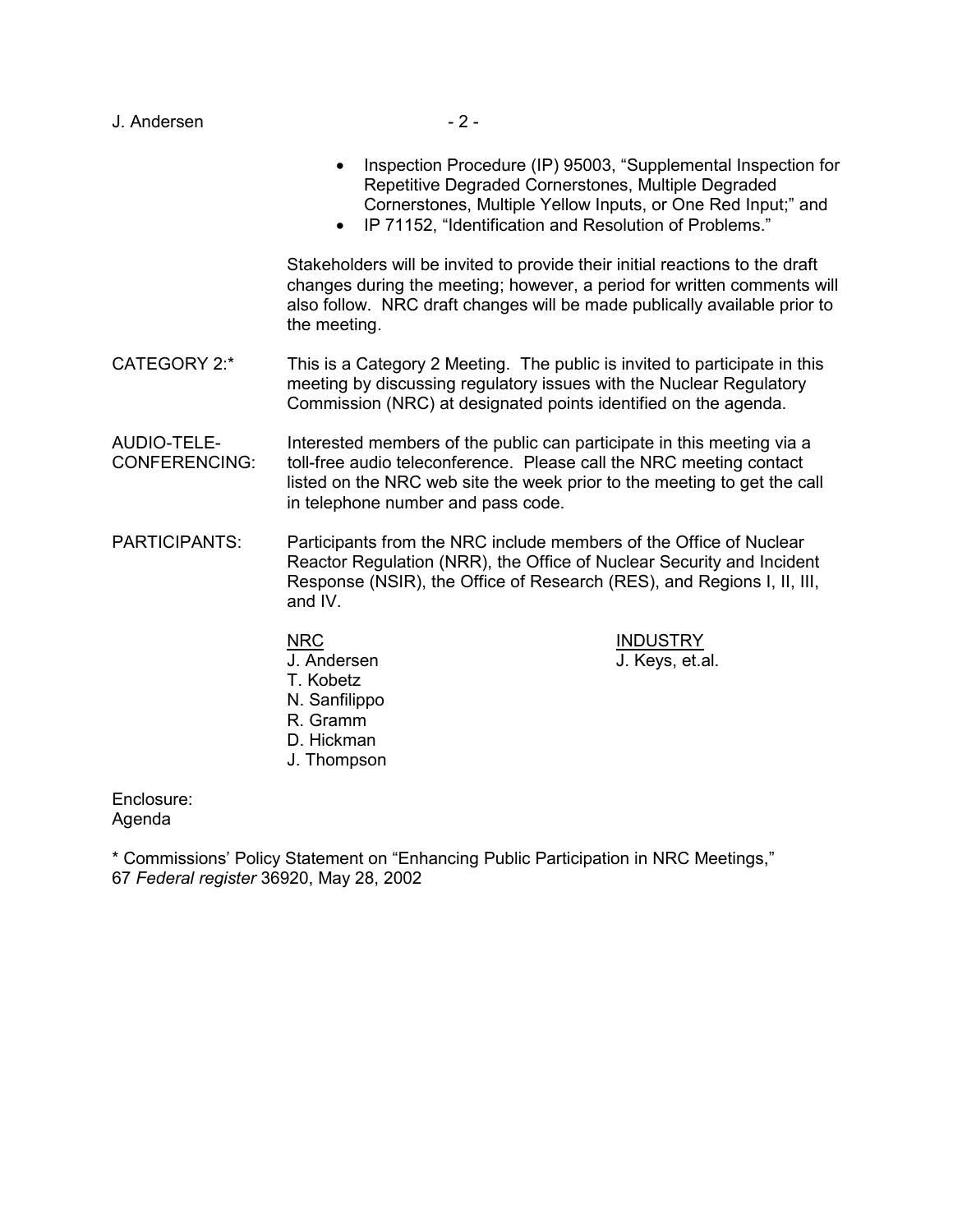- Inspection Procedure (IP) 95003, "Supplemental Inspection for Repetitive Degraded Cornerstones, Multiple Degraded Cornerstones, Multiple Yellow Inputs, or One Red Input;" and
- IP 71152, "Identification and Resolution of Problems."

Stakeholders will be invited to provide their initial reactions to the draft changes during the meeting; however, a period for written comments will also follow. NRC draft changes will be made publically available prior to the meeting.

CATEGORY 2:\* This is a Category 2 Meeting. The public is invited to participate in this meeting by discussing regulatory issues with the Nuclear Regulatory Commission (NRC) at designated points identified on the agenda.

AUDIO-TELE- Interested members of the public can participate in this meeting via a CONFERENCING: toll-free audio teleconference. Please call the NRC meeting contact listed on the NRC web site the week prior to the meeting to get the call in telephone number and pass code.

PARTICIPANTS: Participants from the NRC include members of the Office of Nuclear Reactor Regulation (NRR), the Office of Nuclear Security and Incident Response (NSIR), the Office of Research (RES), and Regions I, II, III, and IV.

> NRC INDUSTRY J. Andersen J. Keys, et.al. T. Kobetz N. Sanfilippo R. Gramm D. Hickman

J. Thompson

Enclosure: Agenda

\* Commissions' Policy Statement on "Enhancing Public Participation in NRC Meetings," 67 *Federal register* 36920, May 28, 2002

### DISTRIBUTION:

**PUBLIC** Receptionist (OWFN and TWFN) DAyres ABoland **DChamberlain** RCaniano **HChristensen** JClifford MGamberoni AHowell RKahler KKennedy

DLew CPederson DRoberts JShea GShear ISchoenfeld AVegel SWest IPAB R/F RidsAcrsAcnwMailCenter RidsRgnIMailCenter RidsRgnIIMailCenter

RidsRgnIIIMailCenter RidsRgnIVMailCenter RidsOPAMail RidsOgcMailCenter RidsNrrAdro RidsNrrDirsIpab RidsNrrOd NRC participants Nrr\_Distribution Ipab Nrr\_Distribution Irib

#### Accession Number: ML080710125

| <b>OFFICE</b> | <b>DIRS/IPAB</b> | <b>IDIRS/IPAB</b> |
|---------------|------------------|-------------------|
| <b>NAME</b>   | NSanfilippo      | <b>JAndersen</b>  |
| <b>DATE</b>   | 03/11/08         | 03/12/08          |

**OFFICIAL RECORD COPY**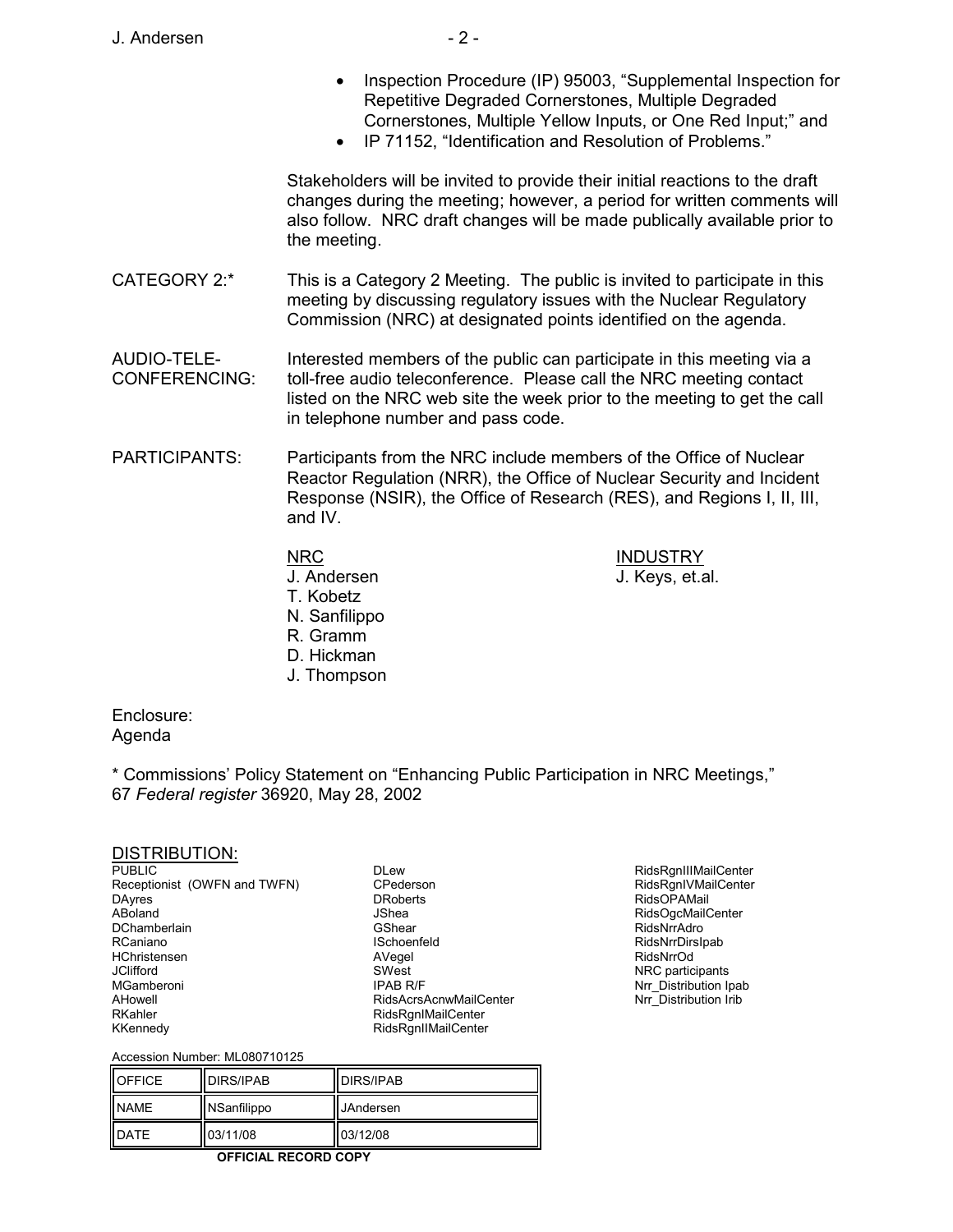# **REACTOR OVERSIGHT PROCESS (ROP) MONTHLY PUBLIC MEETING AGENDA**

April 16, 2008 - 9:00 a.m. - 4:00 p.m. – NRC OWFN Commissioners' Hearing Room

| $9:00 - 9:05$ AM   | Introduction and Purpose of Meeting                                                                                                                                                                                                                                                                                                                                                                            |
|--------------------|----------------------------------------------------------------------------------------------------------------------------------------------------------------------------------------------------------------------------------------------------------------------------------------------------------------------------------------------------------------------------------------------------------------|
| $9:05 - 9:45$ AM   | Discussion of Performance Assessment Branch Topics<br>Possible changes to Inspection Manual Chapter (IMC) 0305,<br>$1_{\cdot}$<br>"Operating Reactor Assessment Program" - non-safety culture<br>2. CY 2007 ROP Self-Assessment Results<br>3. Other                                                                                                                                                            |
| $9:45 - 10:30$ AM  | <b>Reactor Inspection Branch Topics</b><br>1. Regulatory Issue Summary (RIS) 2007-21 (update)<br>2. Possible changes to IMC 0612<br>3. Other                                                                                                                                                                                                                                                                   |
| $10:30 - 10:45$ AM | Public Input                                                                                                                                                                                                                                                                                                                                                                                                   |
| $10:45 - 12:00$ PM | Discussion of Performance Indicator Topics<br>1. MSPI Unavailability Reviews<br>2. Potential NEI 99-02 guidance changes<br>• Environmental unplanned power changes<br>• MSPI Demands<br>• MSPI EDG mission time<br>• MSPI time of discovery<br>• MSPI EDG test failures<br>• EP – Counting ERO participation for members in training<br>3. Other                                                               |
| $12:00 - 1:00$ PM  | Lunch                                                                                                                                                                                                                                                                                                                                                                                                          |
| $1:00 - 2:30$ PM   | Discussion of Open and New PI Frequently Asked Questions (FAQs) -<br>Note topic may be moved before lunch if meeting is ahead of schedule<br>The latest draft FAQs are located on the public web at<br>http://www.nrc.gov/NRR/OVERSIGHT/ASSESS/draft faqs.pdf<br>This list is subject to change the day before the meeting based on<br>availability of new draft FAQs provided by the Nuclear Energy Institute |
| $2:30 - 2:45$ PM   | Public Input                                                                                                                                                                                                                                                                                                                                                                                                   |
| $2:45 - 3:15$ PM   | Continuation Discussion of Open and New PI FAQs                                                                                                                                                                                                                                                                                                                                                                |
| $3:15 - 3:35$ PM   | Maintenance Rule status                                                                                                                                                                                                                                                                                                                                                                                        |
| $3:35 - 3:45$ PM   | Future Meeting Dates, ROP Working Group Action List Status, and<br><b>Future Topics</b>                                                                                                                                                                                                                                                                                                                        |
| $3:45 - 4:00$ PM   | Public Input - Meeting To Adjourn Following Public Input                                                                                                                                                                                                                                                                                                                                                       |